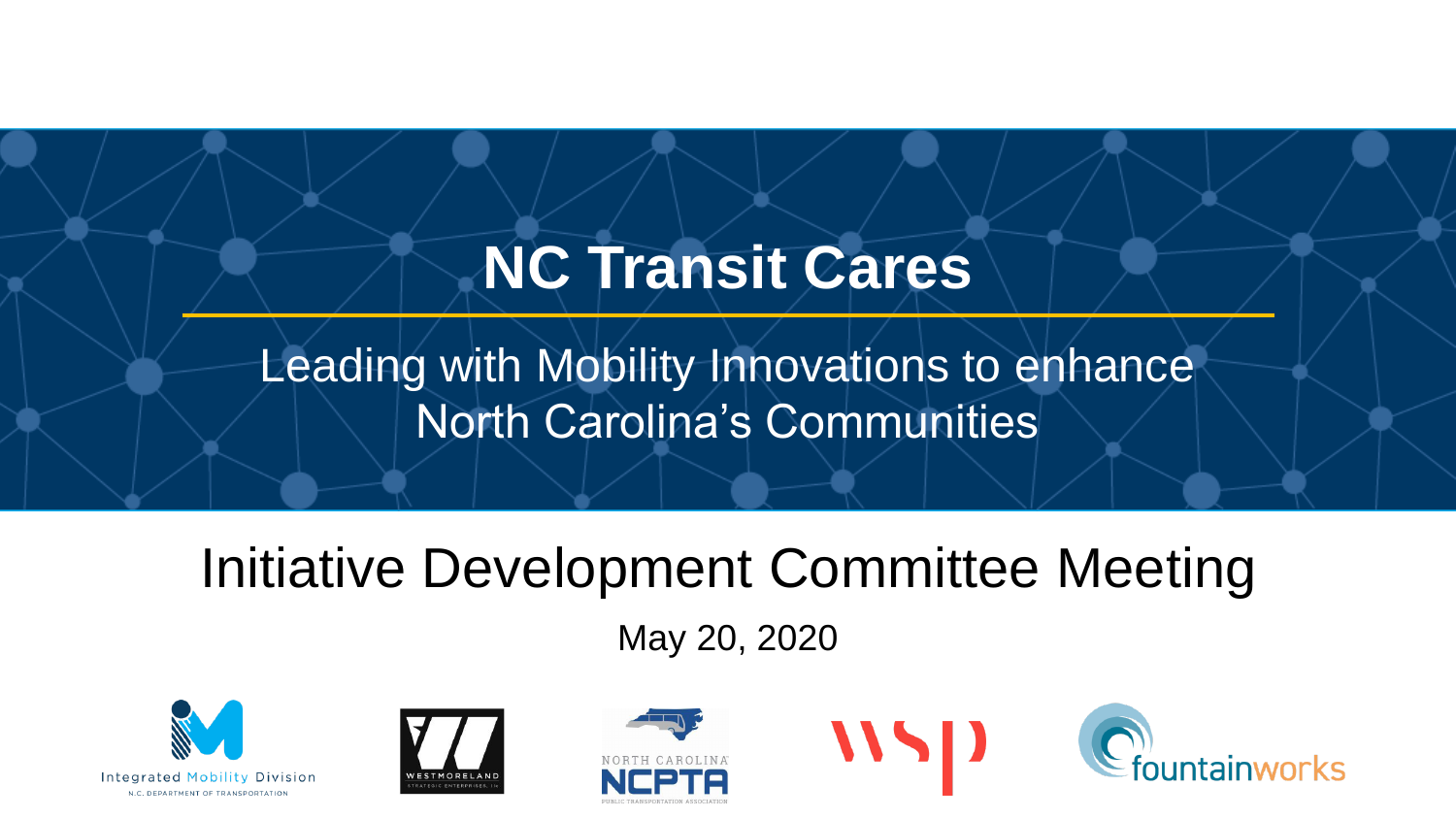

Welcome and Introductions

Overview of Revised Project Plan

Overview of Revised Project Schedule

Preview of Virtual Kick It Off Meeting – July 22, 2020

Feedback and Discussion

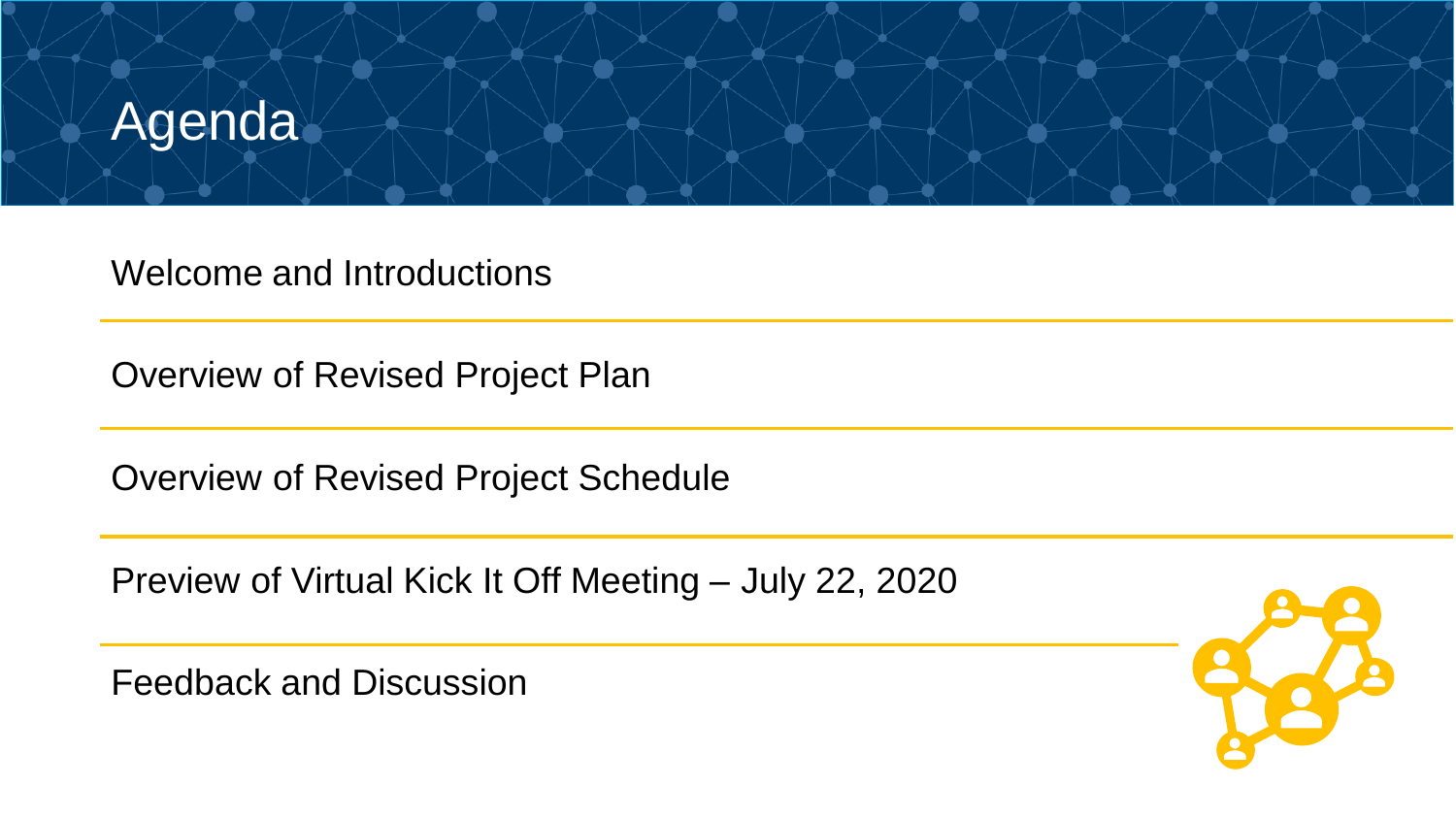#### Welcome

- Introductions
- Remarks by **Heather Hildebrandt, Interim Director Integrated Mobility Division**

*In North Carolina, local and regional public transportation systems provide safe, reliable, and affordable transportation options and services to enable citizens to reach their desired destinations.* 

**The Five Key Building Blocks for this Initiative**

- COVID 19
- 2018 Public **Transportation** Strategic Plan
- NC Moves 2050
- New Integrated Mobility Division
- Transportation Summit – focus on innovation and technology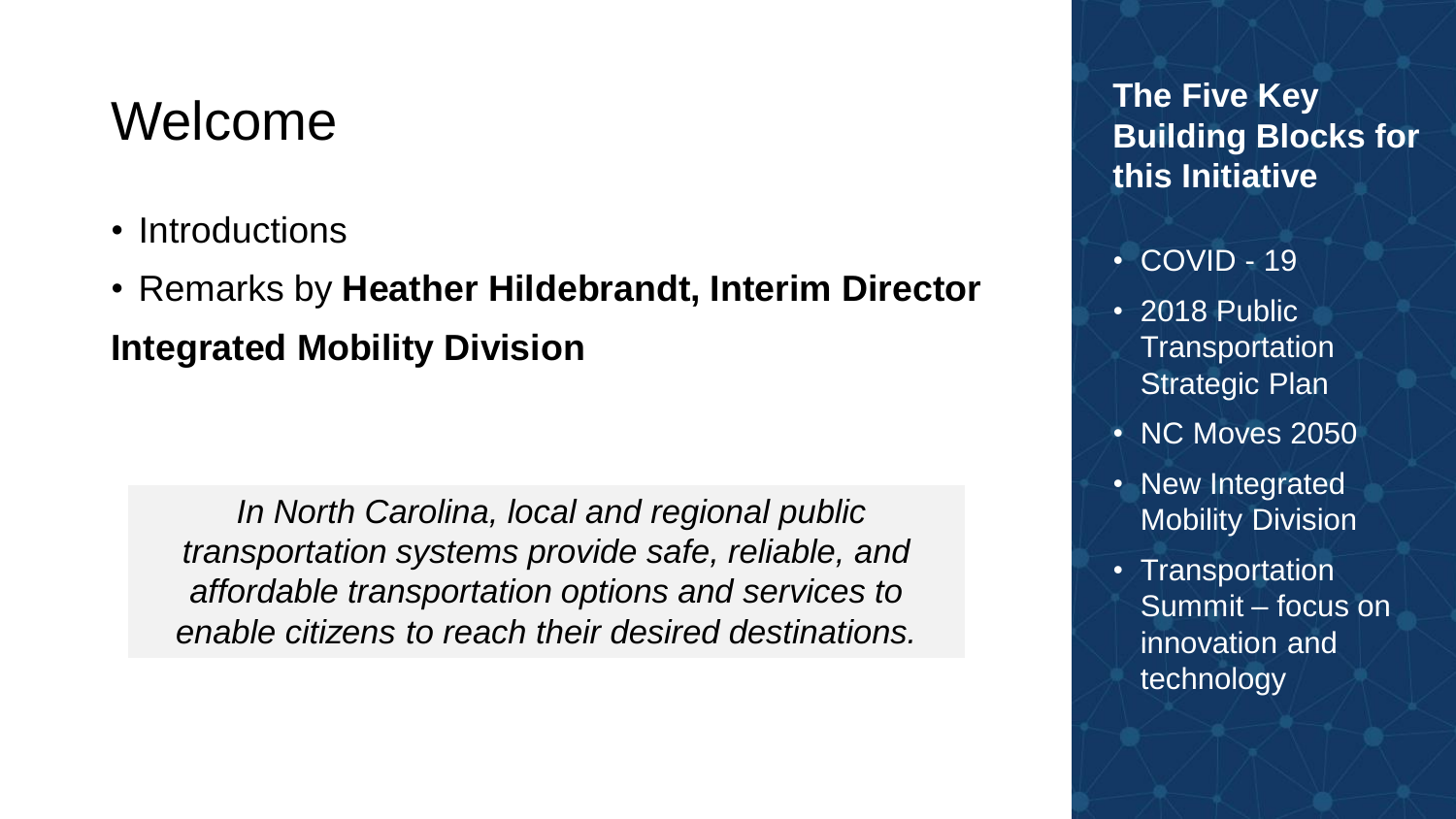## NC Transit Cares



# An Evolving Project Purpose

- COVID-19 has had immediate impacts on transit services
- Long-term and permanent impacts to travel trends and customer needs are likely
- Innovation and technology deployment are needed to respond and help with recovery efforts
- Concepts considered innovative prior to COVID-19 may now need to become standard

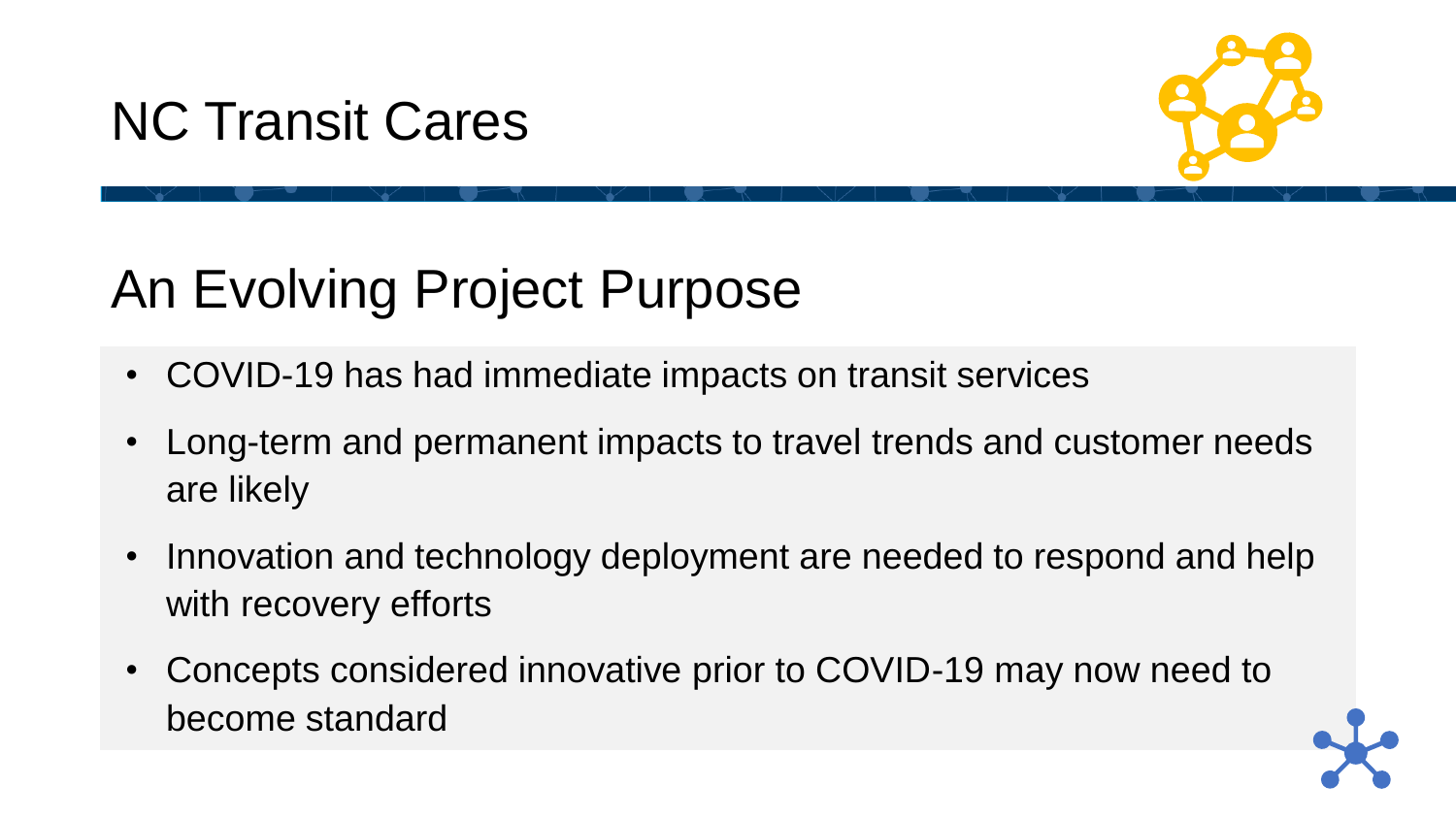## NC Transit Cares



## Updated Project Approach

- Through surveys and virtual meetings, gather input from transit systems about impacts of COVID-19, unique ideas to respond and recover, and innovative solutions to long-term challenges
- Focus on ideas which ensure customer safety and health while maximizing access to opportunities and services, particularly for populations most impacted
- Establish NCDOT's role to aid in innovation deployment

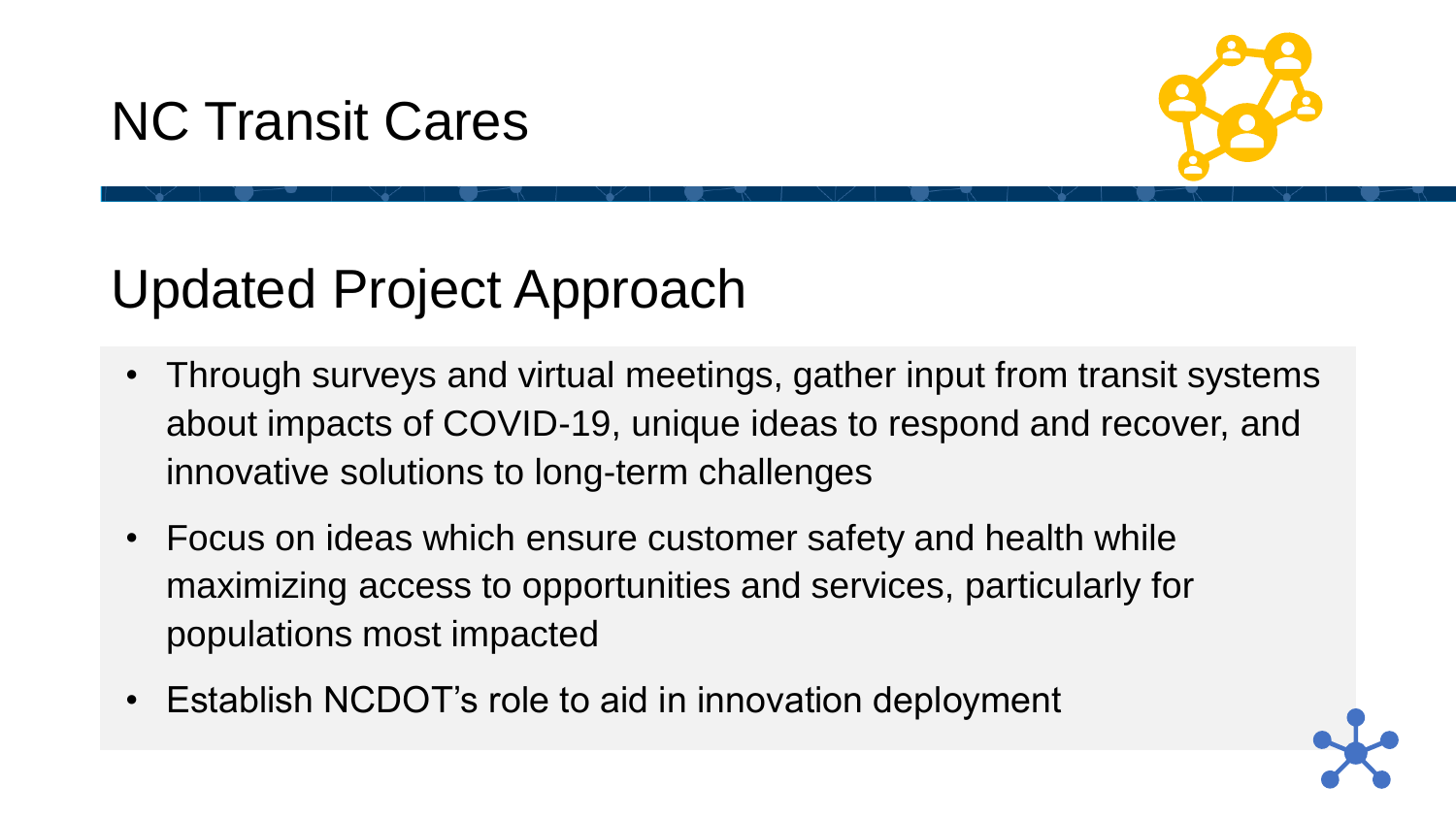## NC Transit Cares 2020 Schedule

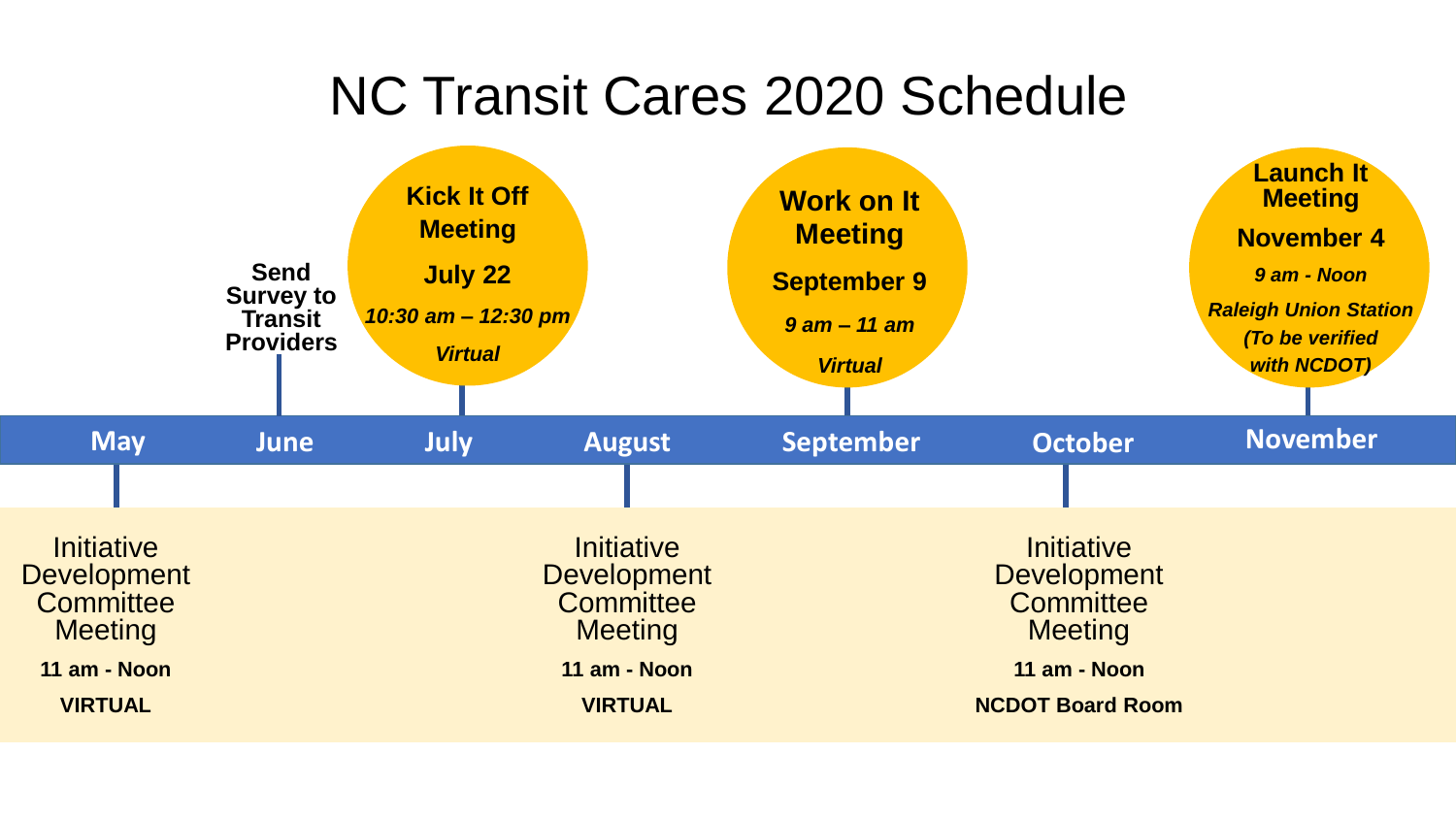# Kick It Off Meeting – Agenda



- **Welcome and Opening Remarks**
- **Study Scope, Purpose, Timeline**
- **Review of current innovations survey findings**
	- Innovations/technologies implemented in response to COVID 19 and before COVID 19?
- **Discussion** (Full and Breakout Groups)
	- What are you currently doing that is innovative?
	- What does innovation mean to you?
	- What innovations would you like to learn about?